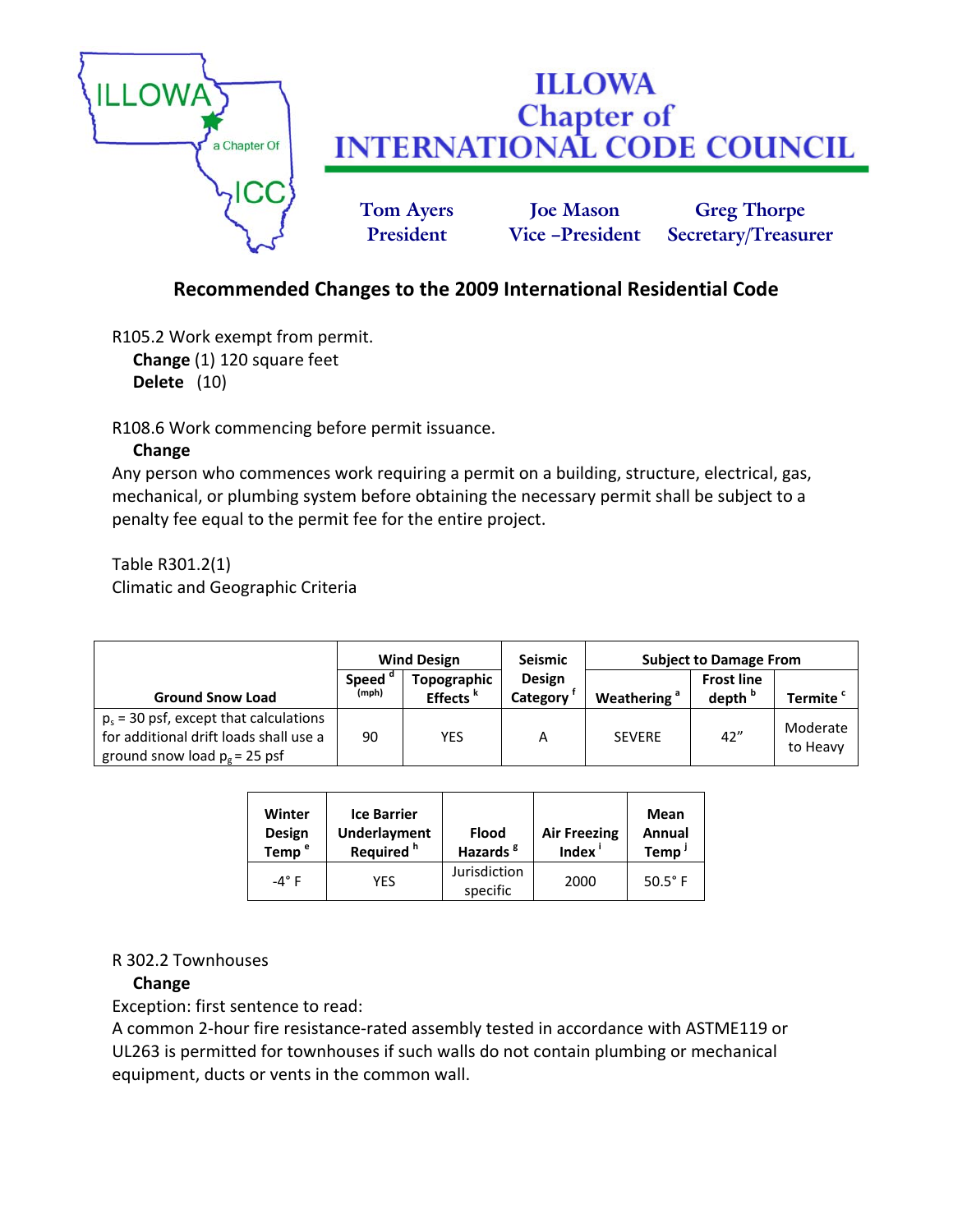## R305 Ceiling height

## **Add**

# Exception 3.

Ceilings may have projections to within 6 feet 6 inches of the finished floor for a area not to exceed 50% of the room in which the projection is in.

## R310.2.1 Ladders and steps

## **Add**

Steps shall have a minimum width of 12 inches, a minimum tread depth of 5 inches, and a maximum riser height of 24 inches.

## R315.1 Carbon monoxide alarms

## **Change**

For new construction, an approved carbon monoxide alarm shall be installed outside of each separate sleeping area within 15 feet of the door to the bedroom in dwelling units within which fuel-fired appliances are installed and in dwelling units that have an attached garage.

#### R403 footings

# **Delete table R403.1, and replace with the following table 403.1**

| # of   | Wall Thickness | <b>Wall Thickness</b> | Width of | Thickness of   | Depth of |
|--------|----------------|-----------------------|----------|----------------|----------|
| floors | Concrete       | Masonry               | footing  | footing        | footing  |
|        | $^{\circ}$     | ο"                    | 16''     | $\mathsf{R}''$ | 42''     |
|        | $\mathbf{Q}''$ | 8''                   | 16''     | $\mathsf{R}''$ | 42''     |
|        | 10''           | 12''                  | 18"      | 12"            | 42''     |

#### R403.1 **Change**

The third sentence to read: Spread footings shall be at least 8 inches (200 mm) in thickness)

# R403.3 Frost protect shallow footings

# **Change:**

The second paragraph first sentence to read:

Foundations protected from frost in accordance with figure R403.3(1) and table R403.3(1) shall not be used for spaces such as porches, utility rooms, garages and carports, and shall not be attached to basements or crawl spaces that are not maintained at a minimum mean temperature of 64 f (18c)

R404 foundations **Add new section**

R404.1.3.1 Minimum reinforcing requirements **Add Figures 404.1.3.1(A), 404.1.3.1(B)**